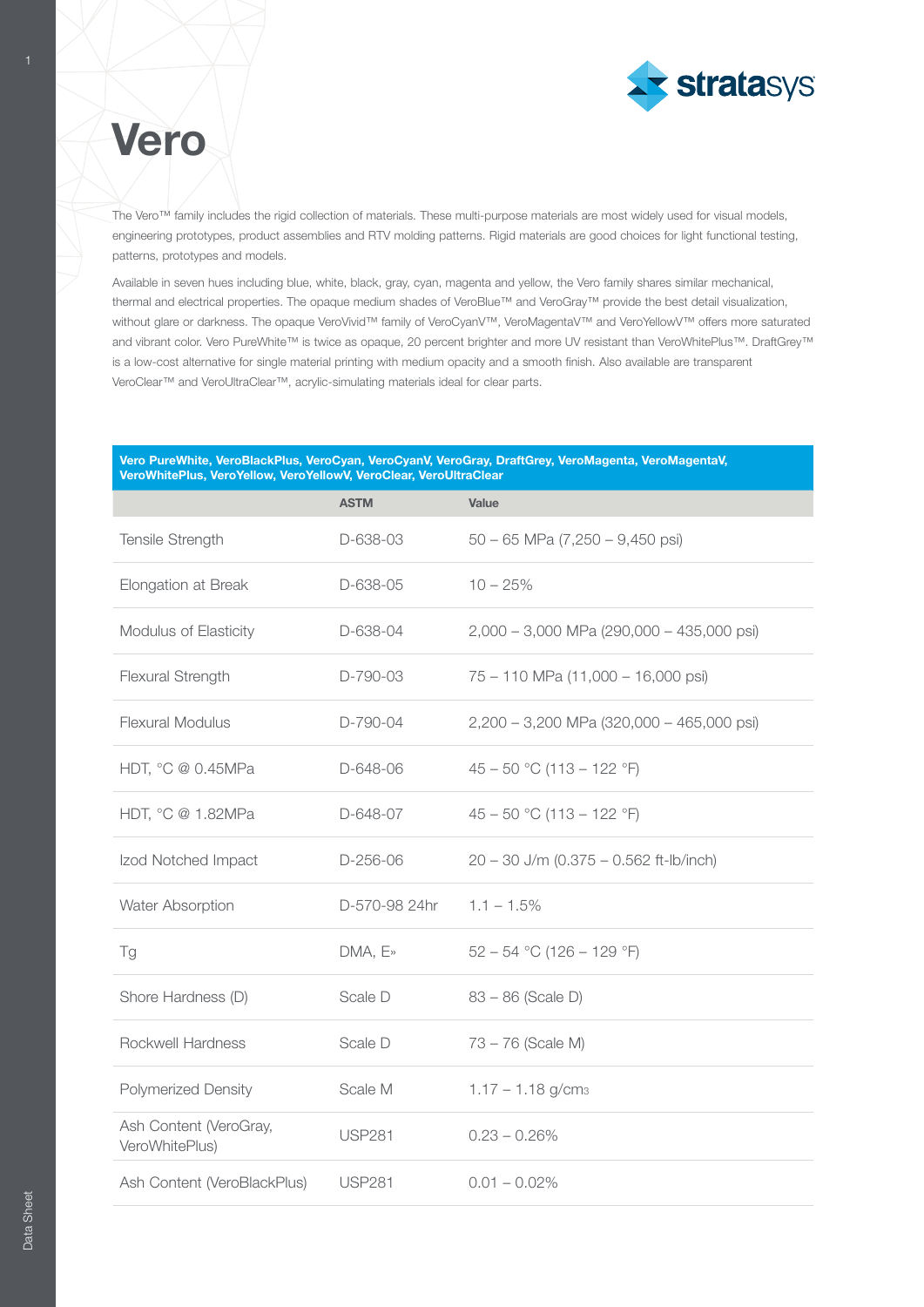

# **Vero**

## **VeroBlue**

|                            | <b>ASTM</b>   | Value                                       |
|----------------------------|---------------|---------------------------------------------|
| Tensile Strength           | D-638-03      | $50 - 60$ MPa $(7,250 - 8,700$ psi)         |
| Elongation at Break        | D-638-05      | $15 - 25%$                                  |
| Modulus of Elasticity      | D-638-04      | $2,000 - 3,000$ MPa (290,000 - 435,000 psi) |
| Flexural Strength          | D-790-03      | $60 - 70$ MPa $(8,700 - 10,200$ psi)        |
| <b>Flexural Modulus</b>    | D-790-04      | $1,900 - 2,500$ MPa (265,000 - 365,000 psi) |
| HDT, °C @ 0.45MPa          | D-648-06      | $45 - 50$ °C (113 - 122 °F)                 |
| HDT, °C @ 1.82MPa          | D-648-07      | $45 - 50$ °C (113 - 122 °F)                 |
| Izod Notched Impact        | $D-256-06$    | 20 - 30 J/m (0.375 - 0.562 ft-lb/inch)      |
| Water Absorption           | D-570-98 24hr | $1.5 - 2.2\%$                               |
| Tg                         | DMA, E»       | 48 – 50 °C (118 – 122 °F)                   |
| Shore Hardness (D)         | Scale D       | $83 - 86$ (Scale D)                         |
| Rockwell Hardness          | Scale D       | 73 - 76 (Scale M)                           |
| <b>Polymerized Density</b> | Scale M       | $1.18 - 1.19$ g/cm <sup>3</sup>             |
| Ash Content                | <b>USP281</b> | $0.21 - 0.22\%$                             |

| <b>System Availability</b> |                            |                                                  |                                                                                                                                              |  |  |  |
|----------------------------|----------------------------|--------------------------------------------------|----------------------------------------------------------------------------------------------------------------------------------------------|--|--|--|
| <b>Printer</b>             | <b>Min Layer Thickness</b> | <b>Support Structure</b>                         | <b>Available Colors</b>                                                                                                                      |  |  |  |
| Objet30 Pro™               | 28 microns (0.0011 in.)    | SUP705 (WaterJet removable)                      | VeroBlackPlus™, VeroBlue, VeroGray,<br>VeroWhitePlus                                                                                         |  |  |  |
| Objet30 Prime™             | 28 microns (0.0011 in.)    | SUP705 (WaterJet removable),<br>SUP706 (soluble) | VeroBlackPlus, VeroBlue, VeroGray,<br>VeroWhitePlus                                                                                          |  |  |  |
| Eden260VS™                 | 16 microns (0.0006 in.)    | SUP705 (WaterJet removable),<br>SUP706 (soluble) | VeroBlackPlus, VeroBlue, VeroGray,<br>VeroWhitePlus                                                                                          |  |  |  |
| Objet260 Connex1™          | 16 microns (0.0006 in.)    | SUP705 (WaterJet removable),<br>SUP706 (soluble) | VeroBlackPlus, VeroBlue, VeroGrav,<br>VeroWhitePlus                                                                                          |  |  |  |
| Objet260 Connex3™          | 16 microns (0.0006 in.)    | SUP705 (WaterJet removable),<br>SUP706 (soluble) | VeroBlackPlus, VeroBlue, VeroCyan,<br>VeroGray, VeroMagenta™,<br>VeroMagentaV, Vero PureWhite,<br>VeroWhitePlus, VeroYellow™,<br>VeroYellowV |  |  |  |